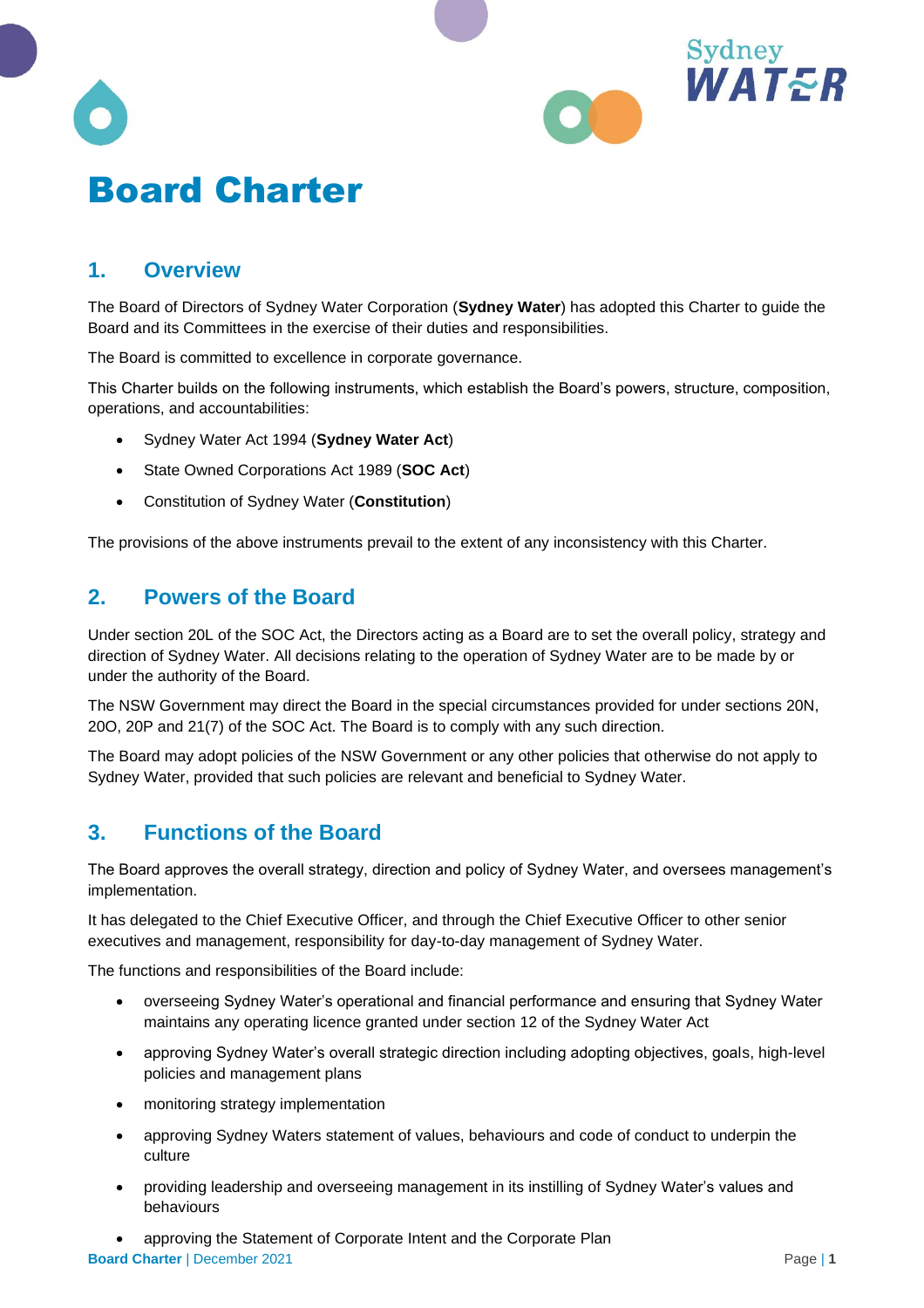





- monitoring the obligations within the Statement of Expectations
- approving price review submissions to the Independent Pricing and Regulatory Tribunal of New South Wales
- overseeing Sydney Water's environmental and public health strategy and performance
- approving major decisions, major capital expenditure, significant financial matters (including dividend policy) and, where appropriate, making recommendations to the Shareholder Ministers
- adopting budgets, regularly monitoring financial performance, and reporting to the Shareholder Ministers, except where delegated to the Chief Executive Officer under the Conferral of Powers Instrument
- reviewing the policy, procedures and processes for meeting Sydney Water's obligations for continuous disclosure
- in accordance with section 20K of the SOC Act, selecting and recommending to the Portfolio Minister a candidate for the position of Chief Executive Officer, formulating employment and performance agreements with the Chief Executive Officer, and reviewing the Chief Executive Officer's performance
- supporting the Chief Executive Officer and ensuring the Chief Executive Officer has the appropriate delegations of authority and access to resources relevant to the role
- approving the recruitment, and monitoring and periodically evaluating the performance, of senior executives directly reporting to the Chief Executive Officer
- approving and ensuring periodic reviews of the systems of risk management (for both financial and non-financial risks), internal compliance and control and corporate governance, to ensure appropriate frameworks, controls, and an appropriate culture of risk management, are in place
- setting the risk appetite within which the Board expects management to operate
- ensuring appropriate frameworks are in place for management to report relevant information to the Board
- whenever required, challenging management and holding it to account.

## **4. Code of Conduct**

The Board is to have a Code of Conduct to be followed by all Directors.

## **5. Conduct of Board Meetings**

The Constitution sets out the manner in which the Board is to conduct business.

The Board will meet as often as the Directors consider necessary to fulfil their duties and responsibilities. Generally, the Board will meet ten times per year.

All Directors are entitled to receive notice of a meeting of directors. The date, time and venue of each meeting will be notified in writing by the Corporate Secretary to all Directors no less than fourteen (14) days in advance of the meeting, except in exceptional circumstances.

The agenda and papers for each meeting of the Board will be distributed by the Corporate Secretary to all Directors one (1) week prior to the meeting, except in exceptional circumstances.

The only persons entitled to be present at a Board meeting are the Directors and the Corporate Secretary, unless otherwise agreed with the Chair.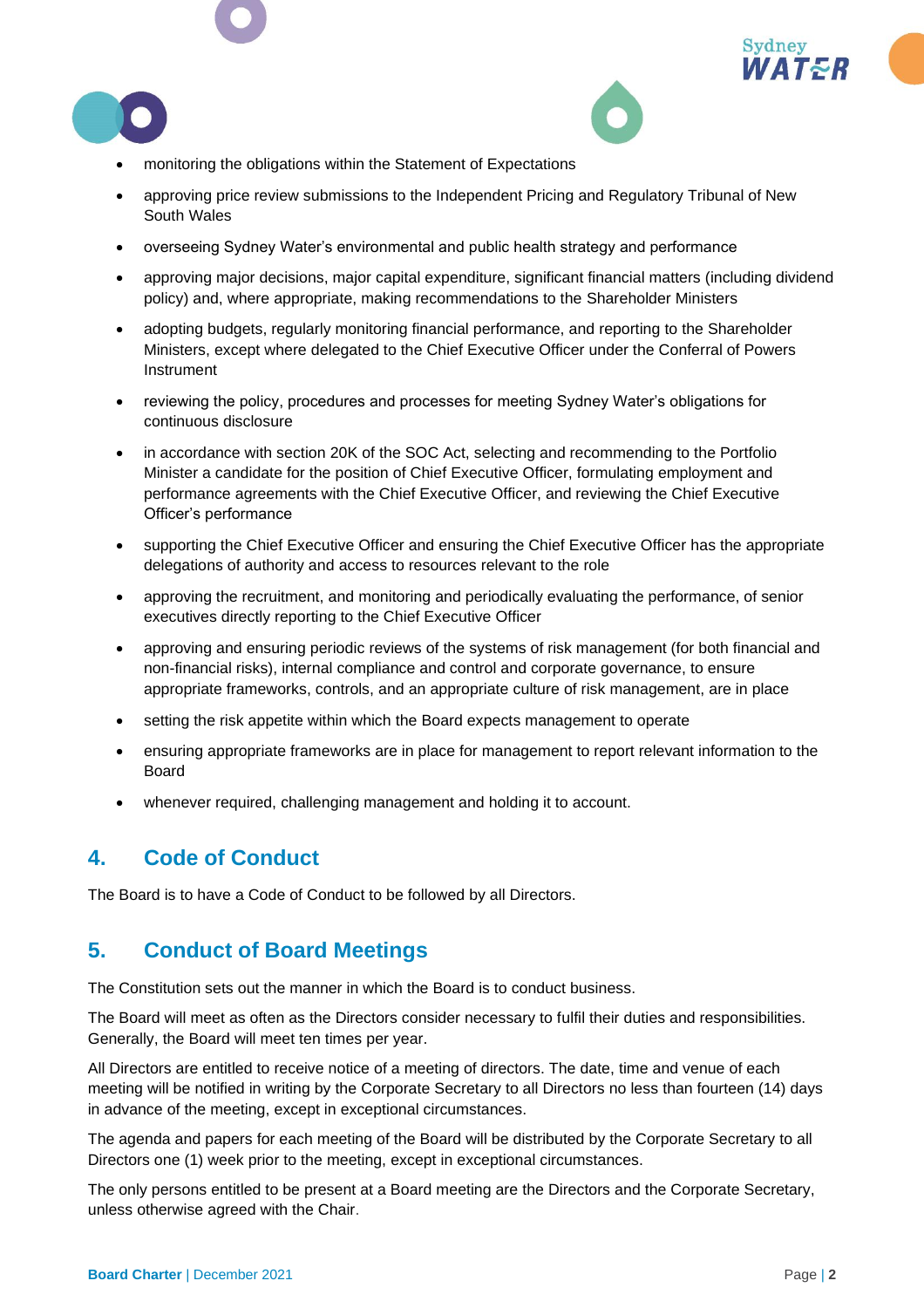





Minutes of meetings of the Board will be prepared and circulated to the Chair for approval within one (1) month of the meeting, except in exceptional circumstances. The Board is to confirm the minutes of a meeting at the following meeting.

An individual Director's dissent or concerns are to be recorded if requested by the Director.

The Board is to exercise its powers by making formal resolutions. The confirmed minutes are to be kept safe as an official record of the Board's resolutions.

## **6. Committees**

The Board may establish Committees under Article 19.11 of the Constitution.

The Board is to establish an Audit & Risk Committee, a People, Culture & Remuneration Committee, a Nominations Committee, and other Committees as it sees fit, such as a Safety & Wellbeing Committee.

Each Committee is to have a Charter, approved by the Board, and membership determined by the Chair of the Board (having regard to NSW Treasury's Commercial Policy Framework).

The Board is to review its Committee structure (including the role, function, Charter and membership) at least every two years.

## **7. Board Performance**

The Board members will participate in an annual review of the Board's performance and effectiveness, including the performance of its Committees. The Chair will implement a review system which, subject to consultation with the Board, may include:

- a collective review of effectiveness undertaken by the Board
- individual performance reviews for Directors
- opportunities for Directors to give private feedback to the Chair on Board effectiveness
- any other review mechanisms as the Chair decides.

An external facilitator will be engaged to assist with an independent Board performance review every third year.

## **8. Independent Advice**

At the discretion of the Chair, a Director may obtain independent professional advice at the expense of Sydney Water if such advice is considered necessary for the Director to effectively discharge their duties and responsibilities as a Director.

## **9. Access to Management and Facilities**

A Director may request access to appropriate Sydney Water managers or to inspect any Sydney Water asset or facility via the Chief Executive Officer or the Corporate Secretary. Such a request may arise when there is a need for a detailed briefing or assistance to understand a technical issue or otherwise to discharge the Director's duties and responsibilities and will not be unreasonably denied.

## **10. Access to Information and Records**

Each Director is entitled to have free and full access to all Board records (including but not limited to, minutes, papers, agendas, tabled documents, and presentations) created during their term(s) as a Director. This entitlement continues after a person ceases being a Director.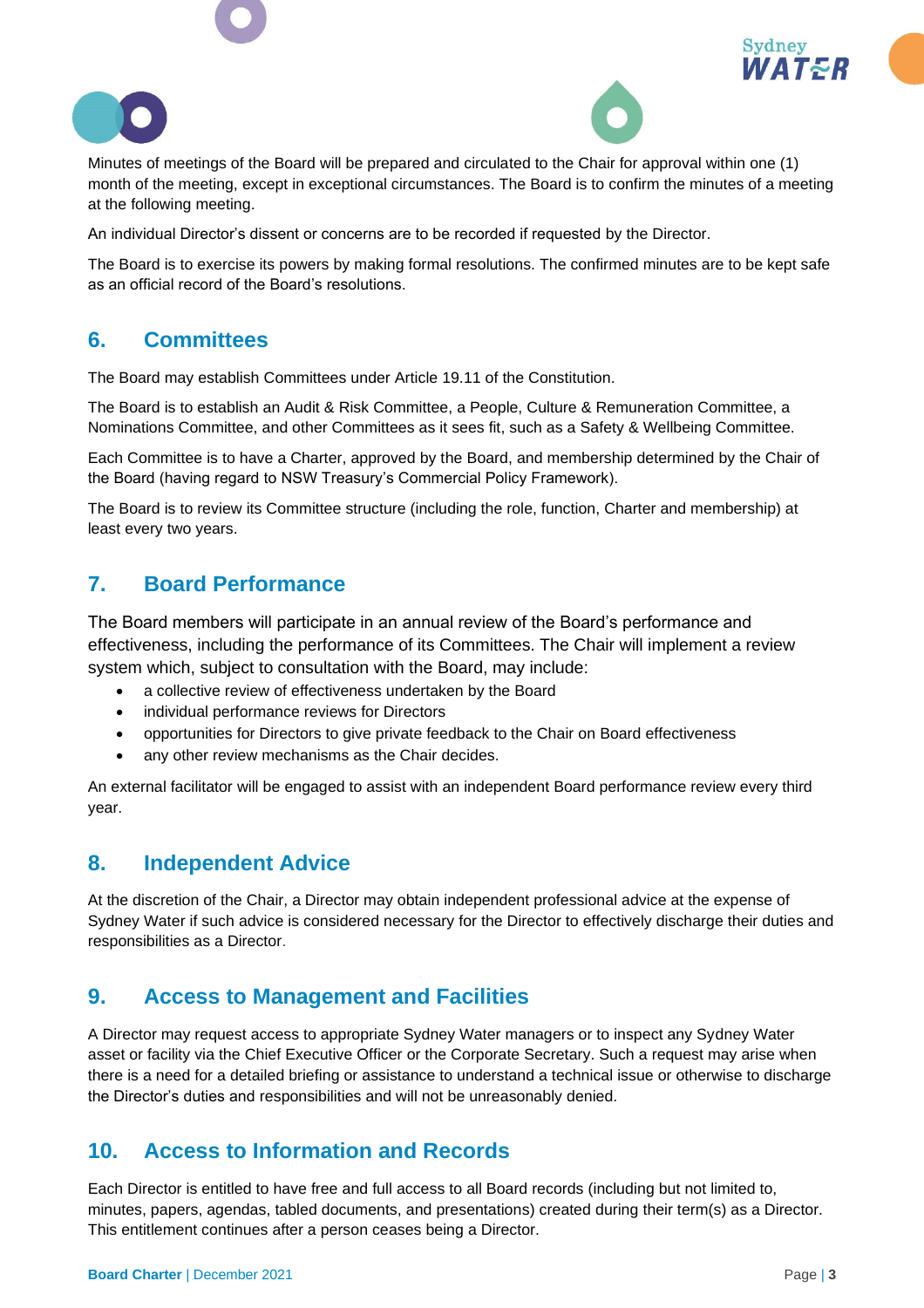

# **11. Director Development**

At the discretion of the Chair, Sydney Water may contribute to the cost of education or training which is relevant to the expertise for which an individual Director was appointed to the Board or which is otherwise specifically relevant to their Sydney Water directorship.

All new Directors appointed to the Board are to undertake an induction program co-ordinated by the Corporate Secretary, to assist them in fulfilling their duties and responsibilities.

## **12. Responsibility to Employees**

The Board values the know-how, enthusiasm and efforts of Sydney Water's employees. The Board's responsibilities to Sydney Water's employees are to include:

- fostering a constructive culture at Sydney Water
- fostering diversity at all levels of Sydney Water
- exhibiting and encouraging Sydney Water's signature behaviours and values
- monitoring the compliance with all legal requirements regarding the terms of employment of Sydney Water's employees
- giving due consideration to workplace health and safety as a key priority.

## **13. Responsibility to Customers and the Community**

The Board recognises that:

- Sydney Water's vision is to create a better life with world class water services, and
- the principal objectives of Sydney Water are to be a successful business, to protect the environment, and to protect public health.

In this context, the Board's responsibilities to Sydney Water's customers and to the community include:

- being aware of and responsive to customer and community concerns
- promoting a culture of acting honestly, lawfully, ethically and in the public interest
- pursuing the principal objectives under section 20E of the SOC Act
- pursuing the principal objectives and special objectives under sections 21 and 22 of the Sydney Water Act.

## **14. Responsibility to Shareholding Ministers**

The Board is responsible to the Shareholding Ministers under the provisions of the SOC Act and the Constitution. The Board's responsibilities to the Shareholding Ministers, include:

- consulting in good faith with the Shareholding Ministers for the yearly preparation of the Statement of Corporate Intent, under section 21 of the SOC Act
- seeking the prior written approval of the Shareholding Ministers, under section 20W of the SOC Act, for Sydney Water's acquisition or disposal of any interest in a private corporation or subsidiary
- seeking the prior written approval of the Shareholding Ministers, under section 20X of the SOC Act, for Sydney Water's acquisition or disposal of prescribed interests in assets or investments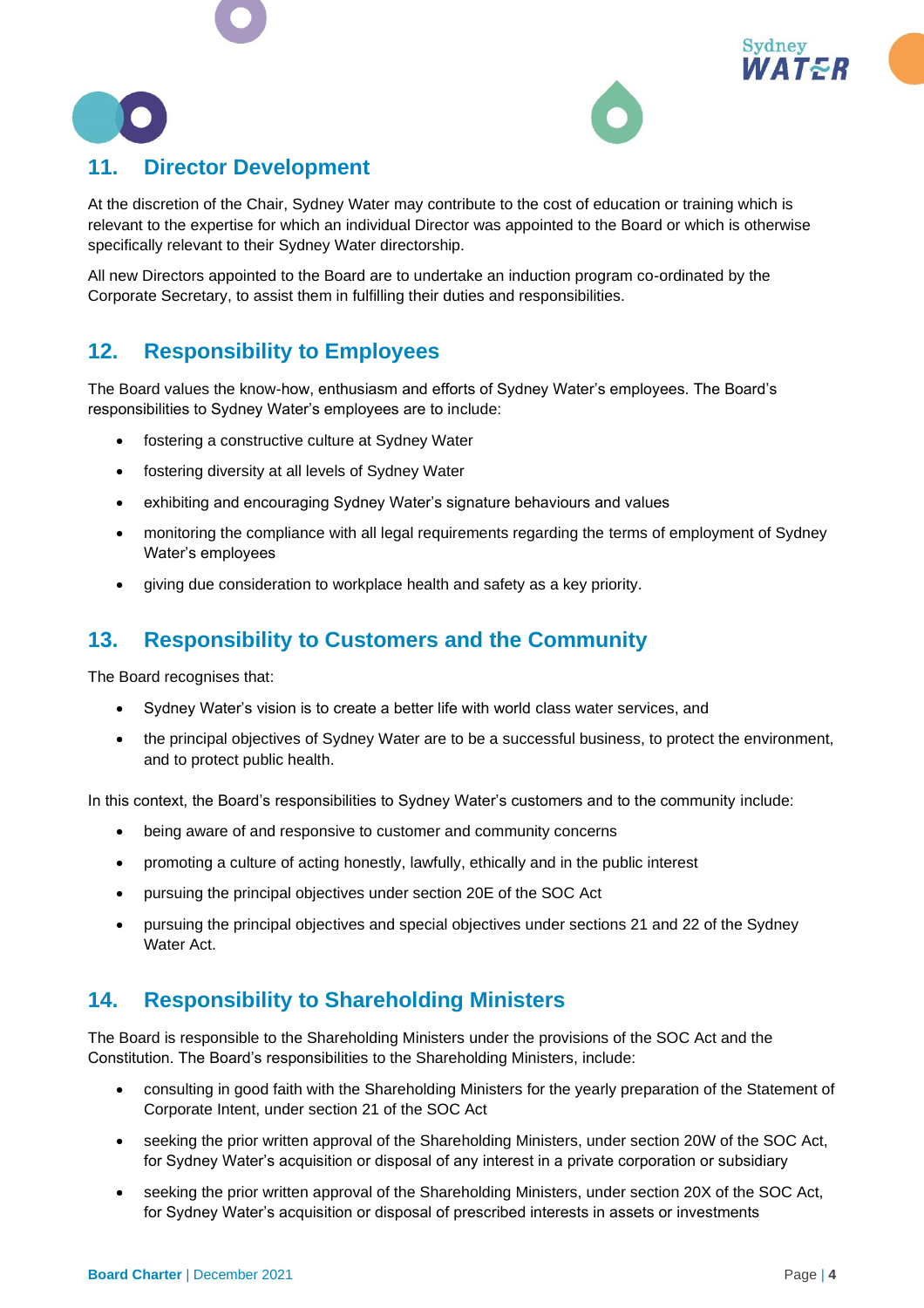



- seeking the prior written approval of the Shareholding Ministers, under section 20Y of the SOC Act, for the disposal of the main undertakings, as prescribed, of Sydney Water or any of its subsidiaries
- quarterly reporting to the Shareholding Ministers on the operations of Sydney Water and its subsidiaries
- preparing annual accounts and an annual report of operations for Sydney Water and its subsidiaries
- consulting in good faith in the preparation of the Statement of Expectations
- governing Sydney Water responsibly so as to protect and enhance shareholder value for the benefit of New South Wales
- informing the Shareholding Ministers of any matters which have or are likely to have a significant impact on the operations or financial position of Sydney Water
- dealing with NSW Treasury, as the Shareholding Ministers' representative, including:
	- $\circ$  the timely provision of relevant and accurate information on matters likely to affect the operations or financial position of Sydney Water, and
	- o the provision of other information reasonably requested by NSW Treasury.

## **15. Responsibility to Portfolio Minister**

The Board is responsible to the Portfolio Minister under the provisions of the Sydney Water Act and the SOC Act including:

- governing Sydney Water responsibly to:
	- o maintain any operating licence granted under section 12 of the Sydney Water Act, and
	- o protect and enhance the reputation of Sydney Water
- under section 20K and schedule 9 of the SOC Act:
	- $\circ$  selecting and recommending to the Portfolio Minister a candidate to the position of Chief Executive Officer, and
	- o seeking the Portfolio Minister's approval for the Chief Executive Officer's conditions of employment.
- under section 5A(2) of the Sydney Water Act, advertising for nominations for selection to the Board,
- informing the Portfolio Minister of any matters, including community services obligations, which have or are likely to have a significant impact on customers, the community, employees, the environment, or the operations of Sydney Water.

## **16. Responsibility to Regulators**

The Board is to monitor and oversee Sydney Water's regulatory compliance.

#### **17. Board Composition**

Under section 5A of the Sydney Water Act, the Board may consist of up to ten Directors, including the Chair, appointed by the Shareholding Ministers.

The Board's membership is to include Directors with specific expertise in business management, protection of the environment, and public health.

The roles of Chair and Chief Executive Officer are to be separate.

**Board Charter** | December 2021 **Page | 5 Page | 5**